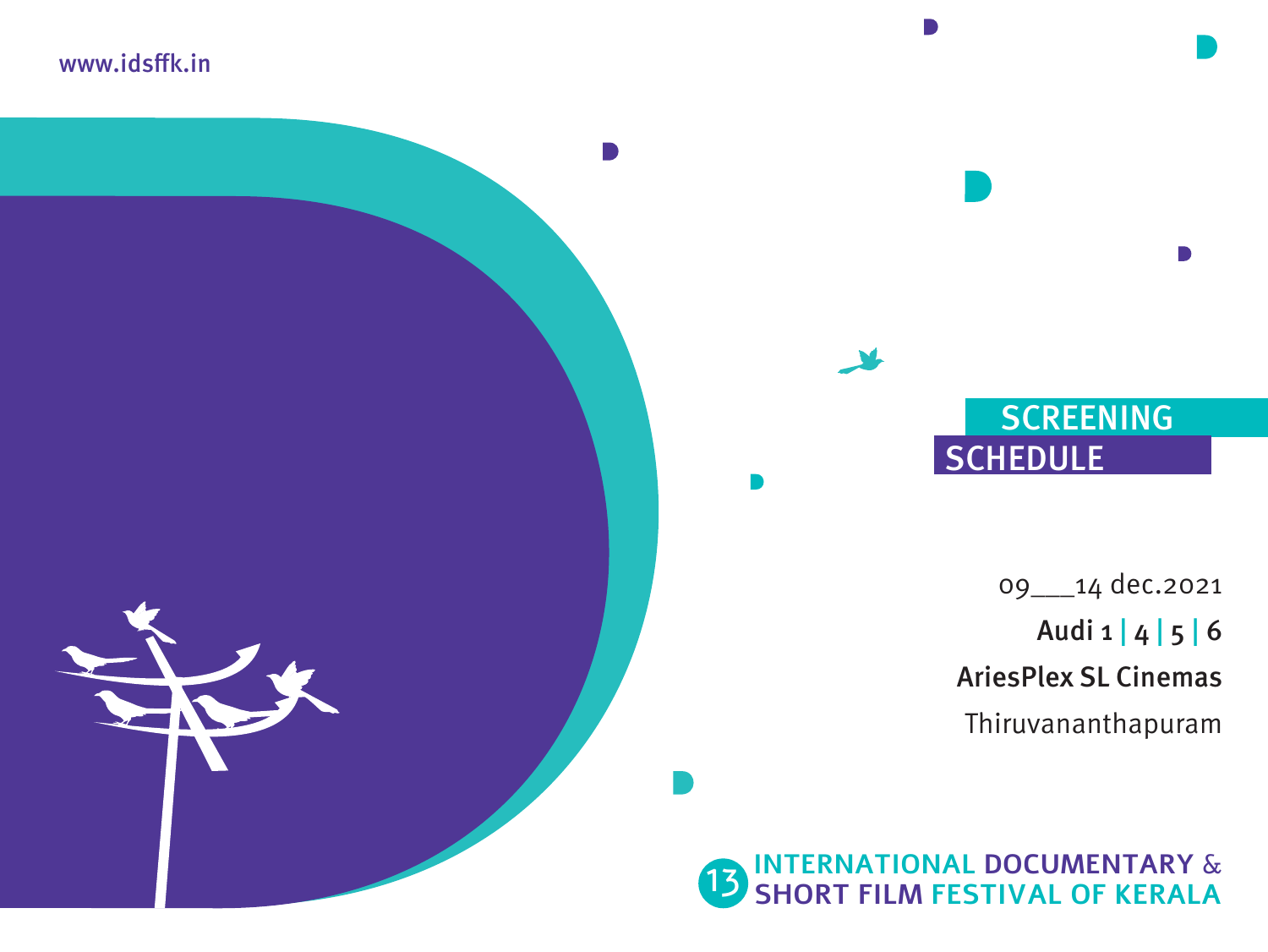| <b>INTERNATIONAL</b><br><b>COMP: CAMPUS</b><br><b>COMP: SHORT DOCUMENTARY</b><br>Ain't no Time for Women /<br>To Euge / Nirmala aka Mother<br>Aaryan<br>Y'a pas d'heure pour les femmes<br>Dir: Azra Jhulka<br>Dir: Grace Mary Sukanya<br>English, Hindi / 23.06 / 2019<br><b>OPENING CEREMONY</b><br>Dir: Sarra El Abed / Canada / 19 / 2020<br>Malayalam / 7.35 / 2020<br>π<br>$\mathbb{Q}_{\overline{A}}$<br><b>Aranginumappurem Antony</b><br><b>Blind Ambition</b><br>The Day I became a Woman<br><b>Audi</b><br>Dir: Robert Coe, Warwick Ross<br>Dir: Reuben Thomas<br>Dir: Moupia Mukherjee<br>Australia / 96 / 2021<br>Malayalam / 16 / 2021<br>Bengali / 34.17 / 2019<br>Beirut: Eye of the Storm /<br><b>COMP: LONG DOCUMENTARY</b><br>Beirut fi Ain Al-Assifa<br><b>Ritual / Dastoor</b><br>$\mathbb{Q}_{\overline{A}}$<br>Dir: Mai Masri<br>Dir: Niranj Menon<br>Lebanon, France / 75 / 2021<br>English, Hindi, Malayalam, Marathi / 86 / 2020<br>2.30PM<br><b>10.00 AM</b><br>12.15 PM<br><b>INTERNATIONAL</b><br><b>INTERNATIONAL</b><br><b>INTERNATIONAL</b><br>A Fallen Fruit Dir: Amit Dubey<br>The Most Beautiful Boy in the World<br><b>Captains of Za'atari</b><br>Cambodia / 13 / 2020<br>Dir: Kristina Lindström, Kristian Petri<br>Dir: Ali El Arabi<br>The name of the son / El nombre del hijo<br>Sweden / 93 / 2021<br>Egypt / 73 / 2021<br>4<br>Dir: Martina Matzkin Argentina / 13 / 2020<br>- 11<br><b>Audi</b><br><b>Blue Frontier / Plava granica</b><br>Dir: Ivan Milosavljevic<br>Serbia, Slovenia / 20 / 2020<br>The Button / El botón Dir: Adolfo Peña<br>Spain / 24 / 2021<br>Asak Dir: Mahdi Zamanpour Kiasari<br>Iran / 30 / 2019<br>dec.<br>9.45 AM<br>11.45 AM<br>2.45PM<br><b>INTERNATIONAL</b><br><b>INTERNATIONAL</b><br><b>INTERNATIONAL</b><br>Day Is Gone<br><b>Mutts</b><br>Dolápo is Fine<br>Dir: Zhang Dalei<br>Dir: Halima Ouardiri<br>Dir: Ethosheia Hylton<br>China / 24 / 2021<br>Canada, Morocco / 18 / 2019<br>United Kingdom / 15 / 2020<br>5<br>Webidemic<br>The Criminals / Les Criminels<br>- 11<br>The Hissing of Summer Sands / O Mar Enrola na Areia<br><b>Audi</b><br>Dir: Serhat Karaaslan<br>Dir: Daniel Carrillo, Francisco Villarroel<br>Dir: Catarina Mourão<br>France, Romania, Turkey / 24 / 2021<br>Colombia, Venezuela / 7 / 2020<br>Portugal / 15 / 2019<br>The Silent Shore / Le Silencieux Rivage<br>Once You Pop / Cuando haces pop |          | 9.30 AM                           | 11.30 AM                                   | 2.15 PM | 6.00 PM                                   |
|-----------------------------------------------------------------------------------------------------------------------------------------------------------------------------------------------------------------------------------------------------------------------------------------------------------------------------------------------------------------------------------------------------------------------------------------------------------------------------------------------------------------------------------------------------------------------------------------------------------------------------------------------------------------------------------------------------------------------------------------------------------------------------------------------------------------------------------------------------------------------------------------------------------------------------------------------------------------------------------------------------------------------------------------------------------------------------------------------------------------------------------------------------------------------------------------------------------------------------------------------------------------------------------------------------------------------------------------------------------------------------------------------------------------------------------------------------------------------------------------------------------------------------------------------------------------------------------------------------------------------------------------------------------------------------------------------------------------------------------------------------------------------------------------------------------------------------------------------------------------------------------------------------------------------------------------------------------------------------------------------------------------------------------------------------------------------------------------------------------------------------------------------------------------------------------------------------------------------------------------------------------------------------------------------------------------------------------------------------------------------------------------------------------------|----------|-----------------------------------|--------------------------------------------|---------|-------------------------------------------|
|                                                                                                                                                                                                                                                                                                                                                                                                                                                                                                                                                                                                                                                                                                                                                                                                                                                                                                                                                                                                                                                                                                                                                                                                                                                                                                                                                                                                                                                                                                                                                                                                                                                                                                                                                                                                                                                                                                                                                                                                                                                                                                                                                                                                                                                                                                                                                                                                                 |          |                                   |                                            |         | followed by screening of the opening film |
|                                                                                                                                                                                                                                                                                                                                                                                                                                                                                                                                                                                                                                                                                                                                                                                                                                                                                                                                                                                                                                                                                                                                                                                                                                                                                                                                                                                                                                                                                                                                                                                                                                                                                                                                                                                                                                                                                                                                                                                                                                                                                                                                                                                                                                                                                                                                                                                                                 |          |                                   |                                            |         |                                           |
|                                                                                                                                                                                                                                                                                                                                                                                                                                                                                                                                                                                                                                                                                                                                                                                                                                                                                                                                                                                                                                                                                                                                                                                                                                                                                                                                                                                                                                                                                                                                                                                                                                                                                                                                                                                                                                                                                                                                                                                                                                                                                                                                                                                                                                                                                                                                                                                                                 |          |                                   |                                            |         |                                           |
|                                                                                                                                                                                                                                                                                                                                                                                                                                                                                                                                                                                                                                                                                                                                                                                                                                                                                                                                                                                                                                                                                                                                                                                                                                                                                                                                                                                                                                                                                                                                                                                                                                                                                                                                                                                                                                                                                                                                                                                                                                                                                                                                                                                                                                                                                                                                                                                                                 |          |                                   |                                            |         |                                           |
| Dir: Kevin Castellano, Edu Hirschfeld<br>Dir: Moumouni Sanou<br>France / 36 / 2021<br>Spain / 16 / 2021<br>Burkina Faso, France, Germany / 67 / 2021<br>My border, my forest / Il confine è un bosco<br>Dir: Giorgio Milocco<br>Italy / 18 / 2020                                                                                                                                                                                                                                                                                                                                                                                                                                                                                                                                                                                                                                                                                                                                                                                                                                                                                                                                                                                                                                                                                                                                                                                                                                                                                                                                                                                                                                                                                                                                                                                                                                                                                                                                                                                                                                                                                                                                                                                                                                                                                                                                                               | Thursday | Night Nursery / Garderie Nocturne | Dir: Nathalie Giraud, Timothée Corteggiani |         |                                           |
| 9.45 AM<br>11.45 AM<br><b>2.00 PM</b>                                                                                                                                                                                                                                                                                                                                                                                                                                                                                                                                                                                                                                                                                                                                                                                                                                                                                                                                                                                                                                                                                                                                                                                                                                                                                                                                                                                                                                                                                                                                                                                                                                                                                                                                                                                                                                                                                                                                                                                                                                                                                                                                                                                                                                                                                                                                                                           |          |                                   |                                            |         |                                           |
| <b>INTERNATIONAL</b><br><b>INTERNATIONAL</b><br><b>INTERNATIONAL</b><br>Conversations with Siro / Conversations avec Siro<br><b>Sunrise in My Mind</b><br>Two Cacti / Dos Cactus<br>Dir: Danech San<br>Dir: Angélica Romanini Mexico / 19 / 2020<br>Dir: Dima El-Horr<br>Cambodia / 14 / 2020<br>Lebanon, France / 53 / 2021<br>O.<br>Branka Dir: Ákos K. Kovács<br>The Edge of Home<br>÷.<br>Hungary / 20 / 2021<br><b>Audi</b><br>Dir: Celine Cotran<br><b>What We Don't Know About Mariam</b><br>United Kingdom / 12 / 2020<br><b>DSFF</b><br>Dir: Morad Mostafa<br><b>Dear Future Children</b><br>Egypt / 25 / 2021<br>Dir: Franz Böhm<br>The Doll / Arousak<br>Germany, United Kingdom, Austria / 89 / 2021<br>Dir: Elahe Esmaili<br>Iran / 33 / 2021                                                                                                                                                                                                                                                                                                                                                                                                                                                                                                                                                                                                                                                                                                                                                                                                                                                                                                                                                                                                                                                                                                                                                                                                                                                                                                                                                                                                                                                                                                                                                                                                                                                      |          |                                   |                                            |         |                                           |

 $\mathcal{Q}_A$  Q & A with filmmakers

 $\begin{array}{c} \hline \end{array}$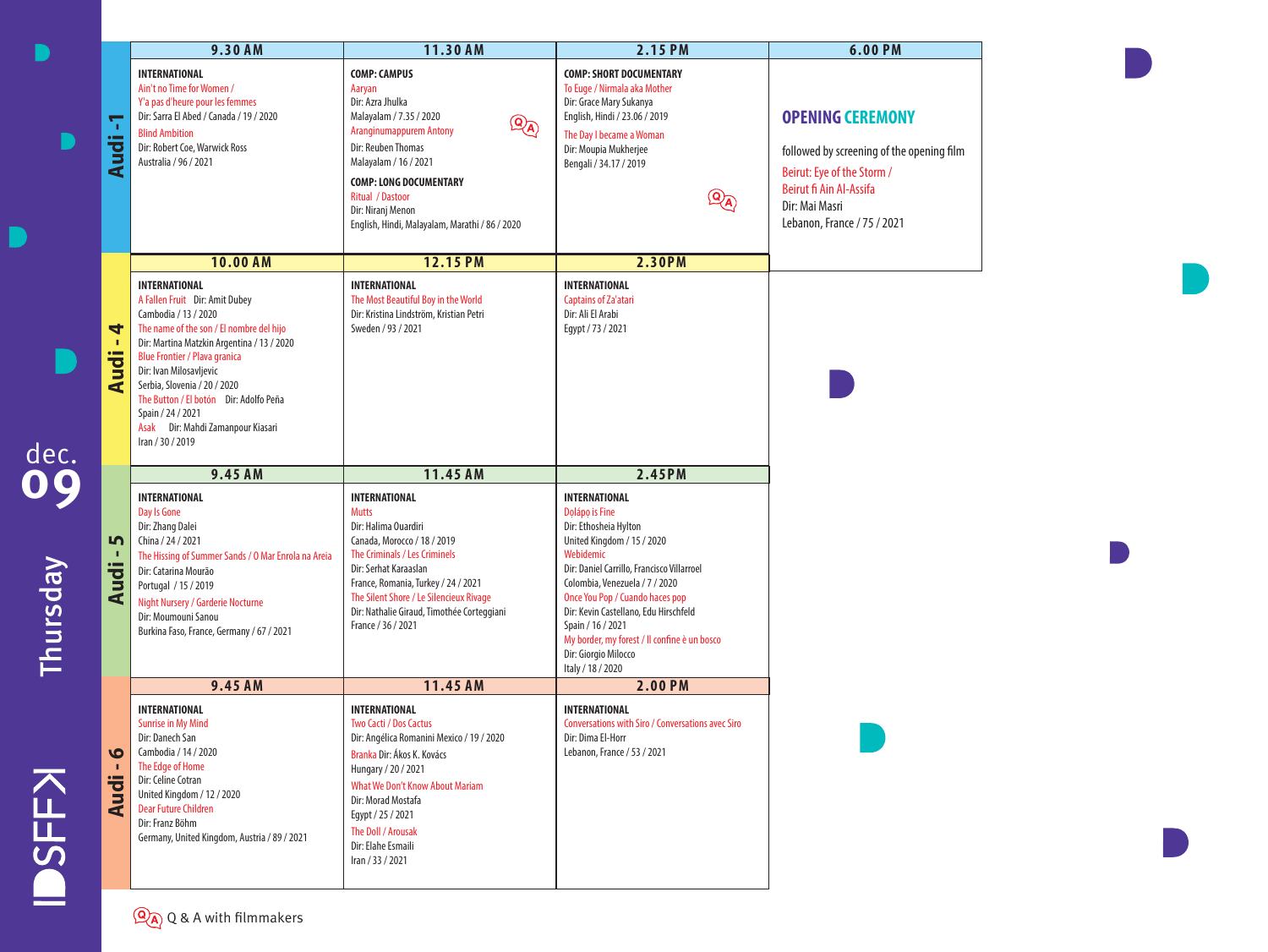| <b>9.30 AM</b>                                                                                                                                                                                                                                                                                                                                                                                                                                                                             | 11.45 AM                                                                                                                                                                                                                                                                                                                                                                                                                                                                                                        |                                                                        | 3.00 PM                                                                                                                                                                                                                                                                                                                                                                                    | 6.00 PM                                                                                                                                                                                                                                                                                                                                                                                                                                                                                                                            | 8.00 PM                                                                                                                                                                                                                                                                                            |                                        |  |  |  |  |  |  |  |                                                                                                                                                                                                                                                                                                                                                                                                                                                                  |                                                                                                                                                                                                                                                                                                                                                                 |                                                                                                                                                                         |        |
|--------------------------------------------------------------------------------------------------------------------------------------------------------------------------------------------------------------------------------------------------------------------------------------------------------------------------------------------------------------------------------------------------------------------------------------------------------------------------------------------|-----------------------------------------------------------------------------------------------------------------------------------------------------------------------------------------------------------------------------------------------------------------------------------------------------------------------------------------------------------------------------------------------------------------------------------------------------------------------------------------------------------------|------------------------------------------------------------------------|--------------------------------------------------------------------------------------------------------------------------------------------------------------------------------------------------------------------------------------------------------------------------------------------------------------------------------------------------------------------------------------------|------------------------------------------------------------------------------------------------------------------------------------------------------------------------------------------------------------------------------------------------------------------------------------------------------------------------------------------------------------------------------------------------------------------------------------------------------------------------------------------------------------------------------------|----------------------------------------------------------------------------------------------------------------------------------------------------------------------------------------------------------------------------------------------------------------------------------------------------|----------------------------------------|--|--|--|--|--|--|--|------------------------------------------------------------------------------------------------------------------------------------------------------------------------------------------------------------------------------------------------------------------------------------------------------------------------------------------------------------------------------------------------------------------------------------------------------------------|-----------------------------------------------------------------------------------------------------------------------------------------------------------------------------------------------------------------------------------------------------------------------------------------------------------------------------------------------------------------|-------------------------------------------------------------------------------------------------------------------------------------------------------------------------|--------|
| <b>COMP: SHORT DOCUMENTARY</b><br><b>Testimony of Ana</b><br>Dir: Sachin Dheeraj Mudigonda<br>Gujarati / 24 / 2019<br>Someone to Talk to / Aarodengilum Mindande<br>Dir: Rohan Muraleedharan<br>Malayalam / 24.04 / 2020<br><b>Eyes on their Fingertips</b><br>$\mathcal{Q}_{\!\mathbf{A}\!)}$<br>Dir: Muhammed Thalhath M<br>Malayalam / 25.59 / 2021<br>Wrapper / Ruuposh Dir: Ameen Barif, Mohd Fehmeed,<br>Zeeshan Khan, Agdas Sami, Mohd Althaf, Faraz Fakhri<br>Hindi / 32.26 / 2020 | <b>COMP: SHORT DOCUMENTARY</b><br>Usambara Violet Dir: Aman Wadhan Hindi / 9 / 2020<br><b>COMP: SHORT FICTION</b><br>By the Window Dir: Madhura Dalimbkar<br>English, Hindi / 14.24 / 2020<br><b>COMP: CAMPUS</b><br>Burn Dir: Mac Mer Malayalam / 15.24 / 2020<br>Crescent / Pira Dir: Fazil Razak Kallekattil Malayalam /<br>19.04 / 2021<br><b>COMP: LONG DOCUMENTARY</b><br>A Bid for Bengal Dir: Dwaipayan Banerjee, Kasturi Basu<br>Bengali, English, Hindi / 70.13 / 2021<br>$\mathbb{Q}_{\overline{A}}$ |                                                                        | <b>COMP: SHORT FICTION</b><br><b>Since Forever</b><br>Dir: Nisam Asaf K J<br>Malayalam / 14.59 / 2021<br><b>COMP: LONG DOCUMENTARY</b><br>At Home Walking / Chalo Sakha Us Des Mein<br>Dir: Rajula Shah<br>Hindi, Marathi / 114 / 2019<br>$\mathbb{Q}_{\overline{A}}$                                                                                                                      | <b>ISOLATION AND SURVIVAL</b><br>Akam Dir: Jinesh VS Malayalam / 14 / 2021<br>Bhayabhakthi Dir: Brijesh Prathap<br>Malayalam / 10 / 2021<br>David & Goliath Dir: Father Jacob Koroth, Father<br>James Thottiyil Malayalam / 14 / 2021<br>Kallante Daivam Dir: Devi P V Malayalam / 14 / 2021<br>LIB (Life is Beautiful) Dir: Baijuraj Chekavar<br>Malayalam / 15 / 2021<br><b>COMP: SHORT DOCUMENTARY</b><br>A Share Kept Aside / Maattivacha Pangu Dir: Manoj<br>Murali Malayalam / 22.27 / 2020<br>$\mathbb{Q}_{\!\!\mathbb{A}}$ | <b>INTERNATIONAL</b><br>Between Dog & Wolf / Entre perro y lobo<br>Dir: Irene Gutiérrez<br>Spain, Cuba, Colombia / 75 / 2020                                                                                                                                                                       |                                        |  |  |  |  |  |  |  |                                                                                                                                                                                                                                                                                                                                                                                                                                                                  |                                                                                                                                                                                                                                                                                                                                                                 |                                                                                                                                                                         |        |
| 10.00AM                                                                                                                                                                                                                                                                                                                                                                                                                                                                                    | <b>12.15 PM</b>                                                                                                                                                                                                                                                                                                                                                                                                                                                                                                 |                                                                        | 3.15 PM                                                                                                                                                                                                                                                                                                                                                                                    | 6.00 PM                                                                                                                                                                                                                                                                                                                                                                                                                                                                                                                            | 8.15 PM                                                                                                                                                                                                                                                                                            |                                        |  |  |  |  |  |  |  |                                                                                                                                                                                                                                                                                                                                                                                                                                                                  |                                                                                                                                                                                                                                                                                                                                                                 |                                                                                                                                                                         |        |
| <b>INTERNATIONAL</b><br><b>Extracts / Extratos</b><br>Dir: Sinai Sganzerla<br>Brazil / 8 / 2019<br><b>Fatherland / Zahlvaterschaft</b><br>Dir: Moritz Siebert<br>Germany / 22 / 2021<br>9 Days In Ragga / 9 jours à Ragga<br>Dir: Xavier de Lauzanne<br>France / 88 / 2020                                                                                                                                                                                                                 | <b>INTERNATIONAL</b><br>The Announcement / L'Annonce<br>Dir: Denis Liakhov France / 8 / 2021<br>A Love Song in Spanish<br>Dir: Ana Elena Tejera Panama, France / 24 / 2021<br><b>FOCUS: SHORT FICTION</b><br>Sunday Dir: Arun Fulara Hindi / 10.04 / 2020<br>Janazah Dir: Kiran Kambrat Malayalam / 21.30 / 2021<br>Keep Safe Distance / Nirapod Durotto Bojay Rakhun<br>Dir: Debottam Basu Bengali / 37.43 / 2021<br>$\mathbb{Q}_{\overline{A}}$                                                               | Rajamani<br>with Rajesh                                                | <b>LTA: RANJAN PALIT</b><br><b>Voices From Baliapal</b><br>Dir: Ranjan Palit, Vasudha Joshi<br>India / 40 / 1988<br><b>Forever Young</b><br>Dir: Ranian Palit<br>India / 77 / 2008                                                                                                                                                                                                         | <b>MALAYALAM LONG DOCUMENTARY</b><br><b>Mannu: Sprouts of Endurance</b><br>Dir: Ramdas Kadavallur<br>Malayalam, Tamil / 113.04 / 2020<br>$\mathcal{Q}_{\!\mathbf{A}\!)}$                                                                                                                                                                                                                                                                                                                                                           | <b>INTERNATIONAL</b><br>Célio's Circle<br>Dir: Diego Lisboa Brazil / 10 / 2020<br>The Artwork / Kunstværket<br>Dir: Pezhmann Mokary<br>Denmark / 10 / 2021<br><b>Anoush</b><br>Dir: Deniz Telek<br>Turkey / 15 / 2020<br><b>The Peepul Tree</b><br>Dir: Sonja Feldmeier<br>Switzerland / 25 / 2020 | dec.                                   |  |  |  |  |  |  |  |                                                                                                                                                                                                                                                                                                                                                                                                                                                                  |                                                                                                                                                                                                                                                                                                                                                                 |                                                                                                                                                                         |        |
| 9.45 AM                                                                                                                                                                                                                                                                                                                                                                                                                                                                                    | 11.45 AM                                                                                                                                                                                                                                                                                                                                                                                                                                                                                                        |                                                                        | 3.30 PM                                                                                                                                                                                                                                                                                                                                                                                    | 6.15 PM                                                                                                                                                                                                                                                                                                                                                                                                                                                                                                                            | 8.15 PM                                                                                                                                                                                                                                                                                            | 10                                     |  |  |  |  |  |  |  |                                                                                                                                                                                                                                                                                                                                                                                                                                                                  |                                                                                                                                                                                                                                                                                                                                                                 |                                                                                                                                                                         |        |
| <b>COMP: SHORT FICTION</b><br>Annual day / Salana Jalsa<br>Dir: Pratik Thakare<br>Marathi / 29.41 / 2020<br><b>COMP: LONG DOCUMENTARY</b><br><b>Ritual / Dastoor</b><br>Dir: Niranj Menon<br>English, Hindi, Malayalam, Marathi / 86 / 2020                                                                                                                                                                                                                                                | <b>SPECIAL SCREENING</b><br>Aruna Vasudev - Mother of Asian Cinema<br>Dir: Supriya Suri<br>India / 65 / 2021<br><b>COMP: SHORT FICTION</b><br>Lata<br>Dir: Alisha Tejpal<br>English, Hindi, Marathi / 21.56 / 2020<br>Laali<br>Dir: Abhiroop Basu<br>Hindi / 35 / 2020                                                                                                                                                                                                                                          | $\equiv$<br>$\circ$<br>Audi<br>$\vec{a}$<br>$\mathbb{M}$<br>$\ddot{1}$ |                                                                                                                                                                                                                                                                                                                                                                                            |                                                                                                                                                                                                                                                                                                                                                                                                                                                                                                                                    |                                                                                                                                                                                                                                                                                                    |                                        |  |  |  |  |  |  |  | <b>COMP: SHORT DOCUMENTARY</b><br>Kalsubai Dir: Yudhajit Basu Marathi / 20 / 2020<br><b>COMP: SHORT FICTION</b><br>My Mother's Girlfriend / Mazhya Aaichi Girlfriend<br>Dir: Arun Fulara Hindi, Marathi / 14.59 / 2021<br>Light Dir: Febin Martin Malayalam / 20.23 / 2020<br>Electric Towers that Swallow Stories / Kadhaigalai<br>Vizhungum Minkambangal<br>Dir: Navaneetha Krishnan R Tamil / 21 / 2019<br>Dusk Dir: Ujjal Paul Bengali, Hindi / 23.43 / 2020 | <b>COMP: SHORT FICTION</b><br>C/o Dir: Shivajee Biswanath<br>Hindi / 26.56 / 2019<br>Hotel Raahgir Dir: Ektara Collective<br>Hindi, Gondi, Malayalam, English/ 40.27 / 2020<br><b>COMP: SHORT DOCUMENTARY</b><br><b>Blue Within</b><br>Dir: Makarand Dambhare<br>English / 12.57 / 2021<br>Anonymous Dir: Mithunchandra Chaudhari<br>Hindi, Marathi / 25 / 2020 | <b>INTERNATIONAL</b><br>Karipuaña<br>Dir: Catherine Tcherassi<br>Colombia / 18 / 2020<br>Gevar's Land / Ard Gevar<br>Dir: Qutaiba Barhamji<br>France, Qatar / 78 / 2020 | Friday |
| 9.45 AM                                                                                                                                                                                                                                                                                                                                                                                                                                                                                    | <b>12.00 PM</b>                                                                                                                                                                                                                                                                                                                                                                                                                                                                                                 |                                                                        | 3.30 PM                                                                                                                                                                                                                                                                                                                                                                                    | 6.15 PM                                                                                                                                                                                                                                                                                                                                                                                                                                                                                                                            | 8.15 PM                                                                                                                                                                                                                                                                                            |                                        |  |  |  |  |  |  |  |                                                                                                                                                                                                                                                                                                                                                                                                                                                                  |                                                                                                                                                                                                                                                                                                                                                                 |                                                                                                                                                                         |        |
| <b>INTERNATIONAL</b><br><b>Transit</b><br>Dir: Ariq Anam Khan<br>Bangladesh, United Kingdom / 19 / 2020<br><b>Brotherhood</b><br>Dir: Francesco Montagner<br>Czech Republic / 97 / 2021                                                                                                                                                                                                                                                                                                    | <b>FOCUS: SHORT FICTION</b><br>Arjun Dir: Shivraj Waichal Marathi / 14 / 2021<br>The Boy with a Gun / Kachichinithu<br>Dir: Khanjan Kishore Nath / Karbi / 15 / 2019<br>Pilibhit Dir: Ashutosh Chaturvedi, Pankaj Mavchi<br>Hindi / 23.13 / 2020<br><b>MALAYALAM SHORT DOCUMENTARY</b><br>Film Reel Box / Cinemapetti<br>Dir: Sanu Kummil / Malayalam / 24.46 / 2021<br><b>FOCUS: LONG DOCUMENTARY</b><br>$\mathbb{Q}_{\overline{A}}$<br>Close to Border Dir: Suvadro Chowdhury<br>Baagri / 42.19 / 2021        |                                                                        | MALAYALAM SHORT DOCUMENTARY<br>Gamer Dir: Akhil Vijayan<br>Malayalam / 24.24 / 2021<br><b>FOCUS: SHORT FICTION</b><br>Wet Blue Tarpaulin / Bhija Neel Terpal<br>Dir: Anunay Barbhuiya<br>Sylheti, Hindi, Marathi / 25 / 2019<br><b>FOCUS: LONG DOCUMENTARY</b><br>Days of Summer / Graishmakalara Dina<br>Dir: Adhiraj Buragohain<br>$\mathbb{Q}_{\overline{A}}$<br>Assamese / 58.4 / 2020 | <b>SURVEILLANCE AND CONTROL</b><br>There will be no more night<br>Dir: Éléonore Weber<br>France / 77 / 2020<br>This or that particular person<br>Dir: Subasri Krishnan<br>India / 26 / 2012                                                                                                                                                                                                                                                                                                                                        | <b>FOCUS: SHORT FICTION</b><br>The Meat / Mangsho<br>Dir: Tathagata Ghosh<br>Bengali / 19.02 / 2020<br>Canvas<br>Dir: Anindya Roy<br>Bengali / 19.42 / 2021<br><b>INTERNATIONAL</b><br><b>Dissipatio</b><br>Dir: Filippo Ticozzi<br>Italy / 40 / 2020                                              | $\mathbf{\mathbf{I}}$<br>$\mathcal{L}$ |  |  |  |  |  |  |  |                                                                                                                                                                                                                                                                                                                                                                                                                                                                  |                                                                                                                                                                                                                                                                                                                                                                 |                                                                                                                                                                         |        |
|                                                                                                                                                                                                                                                                                                                                                                                                                                                                                            |                                                                                                                                                                                                                                                                                                                                                                                                                                                                                                                 |                                                                        | conversation                                                                                                                                                                                                                                                                                                                                                                               |                                                                                                                                                                                                                                                                                                                                                                                                                                                                                                                                    |                                                                                                                                                                                                                                                                                                    |                                        |  |  |  |  |  |  |  |                                                                                                                                                                                                                                                                                                                                                                                                                                                                  |                                                                                                                                                                                                                                                                                                                                                                 |                                                                                                                                                                         |        |

▶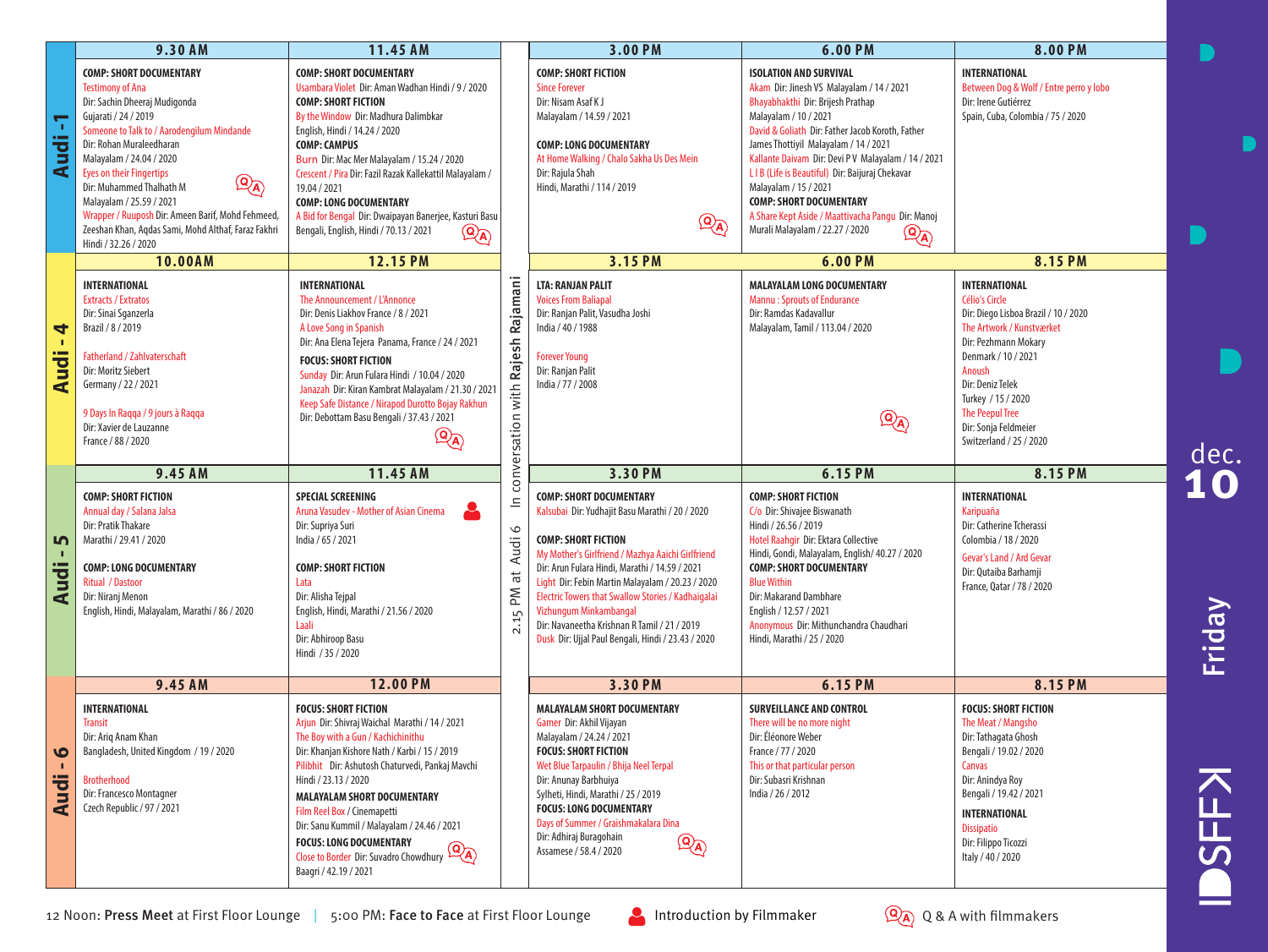|                              |                                  | <b>9.30 AM</b>                                                                                                                                                                                                                                                                                                                                                                                                                                                     | 11.45 AM                                                                                                                                                                                                                                                                                                                                                                                                                                                                                                                                                          |                                               | 3.00 PM                                                                                                                                                                                                                                                                                                                                                                                                                                                                                                                                                       | 6.00 PM                                                                                                                                                                                                                                                                                                                                                                                                                                                                                                       | 8.15 PM                                                                                                                           |
|------------------------------|----------------------------------|--------------------------------------------------------------------------------------------------------------------------------------------------------------------------------------------------------------------------------------------------------------------------------------------------------------------------------------------------------------------------------------------------------------------------------------------------------------------|-------------------------------------------------------------------------------------------------------------------------------------------------------------------------------------------------------------------------------------------------------------------------------------------------------------------------------------------------------------------------------------------------------------------------------------------------------------------------------------------------------------------------------------------------------------------|-----------------------------------------------|---------------------------------------------------------------------------------------------------------------------------------------------------------------------------------------------------------------------------------------------------------------------------------------------------------------------------------------------------------------------------------------------------------------------------------------------------------------------------------------------------------------------------------------------------------------|---------------------------------------------------------------------------------------------------------------------------------------------------------------------------------------------------------------------------------------------------------------------------------------------------------------------------------------------------------------------------------------------------------------------------------------------------------------------------------------------------------------|-----------------------------------------------------------------------------------------------------------------------------------|
|                              | $\blacksquare$<br>jpn<br>⋖       | <b>COMP: SHORT FICTION</b><br><b>Life in Stars</b><br>Dir: Rafiq Ismail Mohamed Nainar<br>Tamil / 13 / 2021<br><b>COMP: SHORT DOCUMENTARY</b><br>Our Mountain Valley Home Dir: Amartya Ray<br>Marathi / 20 / 2020<br>The Last Journey / Aakhri Safar Dir: Suraj Gunjal<br>Gujarati, Hindi / 22 / 2021<br>$\mathbb{Q}_{\overline{A}}$<br><b>COMP:LONG DOCUMENTARY</b><br>Once Upon A Village / Ek Tha Gaon<br>Dir: Srishti Lakhera / Garhwali, Hindi / 60.14 / 2021 | <b>COMP: SHORT FICTION</b><br>Portraits: 2020 Dir: Amartya Ray<br>Bengali, English, Hindi / 10 / 2020<br><b>COMP: CAMPUS</b><br>Atom Dir: Kiran KR Malayalam / 9.55 / 2020<br>The Land by the Sea Dir: Shubham DC Sewaiwar<br>English, Malayalam / 19.58 / 2019<br><b>COMP: SHORT DOCUMENTARY</b><br>Xenophobia Dir: Monjul Baruah/Assamese/22.06 /2019<br>Manipur Mindscapes Dir: Joshy Joseph<br>Manipuri / 24.12 / 2021<br>$\mathbb{Q}_{\overline{A}}$<br>City Girls Dir: Priya Thuvassery<br>Hindi / 28.15 / 2021                                             |                                               | <b>COMP: SHORT FICTION</b><br>Annual day / Salana Jalsa<br>Dir: Pratik Thakare<br>Marathi / 29.41 / 2020<br><b>COMP: LONG DOCUMENTARY</b><br>The Fragments of Illusion<br>Dir: J.Bibin Joseph<br>Malayalam / 54.28 / 2020<br><b>Holy Rights</b><br>Dir: Farha Khatun<br>$\mathbb{Q}_{\overline{A}}$<br>Urdu / 52.5 / 2020                                                                                                                                                                                                                                     | <b>ISOLATION AND SURVIVAL</b><br>Motorcycle Diaries Dir: Jamesh Kottakkal<br>Malayalam / 15 / 2021<br>Ore Swasam Dir: Riyaz Ummer Malayalam / 14 / 2021<br>Oru Barbarinte Katha Dir: Shanoj R Chandran<br>Malayalam / 14 / 2021<br>$\mathbb{Q}_A$<br>Super Spreader Dir: Harilal Lakshman<br>Malayalam / 13 / 2021<br>The Rat Dir: Smitto Thomas Malayalam / 14 / 2021<br><b>COMP: SHORT FICTION</b><br>The Decision Dir: Dheeraj Jindal Hindi / 16.3 / 2020<br>Catdog Dir: Ashmita Guha Hindi / 20.29 / 2019 | <b>INTERNATIONAL</b><br><b>Captains of Za'atari</b><br>Dir: Ali El Arabi<br>Egypt / 73 / 2021                                     |
|                              |                                  | <b>10.00AM</b>                                                                                                                                                                                                                                                                                                                                                                                                                                                     | 12.15 PM                                                                                                                                                                                                                                                                                                                                                                                                                                                                                                                                                          | ă                                             | 3.15 PM                                                                                                                                                                                                                                                                                                                                                                                                                                                                                                                                                       | 6.00 PM                                                                                                                                                                                                                                                                                                                                                                                                                                                                                                       | 8.00 PM                                                                                                                           |
| dec.                         | 4<br>$\ddot{\vec{B}}$<br>⋖       | INTERNATIONAL<br><b>Trumpets in the Sky</b><br>Dir: Rakan Mayasi<br>Palestine, Lebanon, France, Belgium / 15 / 2021<br>The Silent Shore / Le Silencieux Rivage<br>Dir: Nathalie Giraud, Timothée Corteggiani<br>France / 36 / 2021<br>Conversations with Siro / Conversations avec Siro<br>Dir: Dima El-Horr<br>Lebanon, France / 53 / 2021                                                                                                                        | <b>FOCUS: SHORT FICTION</b><br>Carnival / Mela<br>Dir: Pranjal Joshi, Aniket Trivedi<br>Hindi / 14.57 / 2020<br>Haze / Dhummas<br>Dir: Nainisha Dedhia<br>Gujarati / 19.41 / 2020<br>Pariah Dir: Vishesh Iyer<br>English, Hindi / 25.57 / 2019<br><b>MALAYALAM LONG DOCUMENTARY</b><br>Sha Sa Ha Dir: Ratheesh Ravindran<br>$\mathbb{Q}_{\overline{A}}$<br>Malayalam / 40.25 / 2020                                                                                                                                                                               | Kum<br>Rishi<br>conversation with Pankaj      | <b>LTA: RANJAN PALIT</b><br>Jashn-e-Azadi: How We Celebrate Freedom<br>Dir: Sanjay Kak<br>India / 139 / 2007                                                                                                                                                                                                                                                                                                                                                                                                                                                  | <b>INTERNATIONAL</b><br><b>Dissipatio</b><br>Dir: Filippo Ticozzi<br>Italy / 40 / 2020<br><b>Straight to VHS / Directamente para video</b><br>Dir: Emilio Silva Torres<br>Uruguay / 76 / 2021                                                                                                                                                                                                                                                                                                                 | <b>INTERNATIONAL</b><br>The song of the butterflies / El canto de las mariposas<br>Dir: Nuria Frigola Torrent<br>Peru / 65 / 2020 |
| 11                           |                                  | 9.45 AM                                                                                                                                                                                                                                                                                                                                                                                                                                                            | 11.45 AM                                                                                                                                                                                                                                                                                                                                                                                                                                                                                                                                                          |                                               | 3.30 PM                                                                                                                                                                                                                                                                                                                                                                                                                                                                                                                                                       | 6.15 PM                                                                                                                                                                                                                                                                                                                                                                                                                                                                                                       | 8.15 PM                                                                                                                           |
| Saturday                     | 5<br>İph<br>$\blacktriangleleft$ | <b>COMP: CAMPUS</b><br>Pupa Dir: Fayas Jahan Malayalam / 11.12 / 2020<br>To Home / Veetilekk Dir: Govind Ani<br>Malayalam / 11.52 / 2020<br>Unseen Voices Dir: Raj Govind<br>Malayalam / 20 / 2019<br><b>COMP: SHORT FICTION</b><br>Barrier / Athiru Dir: Fazil Razak Kallekattil<br>Malayalam / 25.21 / 2019<br><b>COMP: SHORT DOCUMENTARY</b><br>Name of this Earth / Ee Bhoomeente Peru<br>Dir: Vinesh Viswanath<br>Hindi, Malayalam / 30.47 / 2020             | <b>FOCUS: SHORT FICTION</b><br>Sex likes and Stories Dir: Keith Gomes<br>English, Hindi / 12.57 / 2020<br>Someday Dir: Shefali Shah English / 13.51 / 2021<br>Antarvasna Dir: Abhinav Singh<br>$\mathcal{Q}_\mathsf{A}$<br>Hindi, Marathi / 16.52 / 2020<br><b>COMP: SHORT DOCUMENTARY</b><br>To Euge / Nirmala aka Mother<br>Dir: Grace Mary Sukanya English, Hindi / 23.06 / 2019<br>Someone to Talk to/ Aarodenkilum Mindande<br>Dir: Rohan Muraleedharan Malayalam / 24.04 / 2020<br>The Day I became a Woman<br>Dir: Moupia Mukherjee Bengali / 34.17 / 2019 | $\equiv$<br>Audi 6<br>$\vec{a}$<br>md<br>2.15 | <b>COMP: CAMPUS</b><br>Aaryan Dir: Azra Jhulka Malayalam / 7.35 / 2020<br><b>Aranginumappurem Antony</b><br>Dir: Reuben Thomas Malayalam / 16 / 2021<br><b>COMP: SHORT DOCUMENTARY</b><br>Where shall I Find Home / Griha Aar Paibo Kotha<br>Dir: Vrushab Maitri<br>Bengali, Bhojpuri, English, Hindi, Odia / 23.14/2019<br><b>COMP: SHORT FICTION</b><br>Spring of Mushrooms / Kumilukalude Pookkalam<br>Dir: Rahul M M Malayalam, Tamil / 23 / 2020<br>Like a Midnight Dream / Oru Paathiraa Swapnam Pole<br>Dir: Sharan Venugopal Malayalam / 37.18 / 2019 | <b>COMP: SHORT DOCUMENTARY</b><br><b>Eyes on their Fingertips</b><br>Dir: Muhammed Thalhath M<br>Malayalam / 25.59 / 2021<br>It was in Spring<br>Dir: Kanika Gupta<br>Hindi / 28.58 / 2021<br><b>COMP: LONG DOCUMENTARY</b><br><b>The Last Man</b><br>Dir: Dakxinkumar Bajrange<br>Gujarati, Hindi / 60.17 / 2020                                                                                                                                                                                             | <b>INTERNATIONAL</b><br><b>Dear Future Children</b><br>Dir: Franz Böhm<br>Germany, United Kingdom, Austria / 89 / 2021            |
|                              |                                  | 9.45 AM                                                                                                                                                                                                                                                                                                                                                                                                                                                            | <b>12.00 PM</b>                                                                                                                                                                                                                                                                                                                                                                                                                                                                                                                                                   |                                               | 3.30 PM                                                                                                                                                                                                                                                                                                                                                                                                                                                                                                                                                       | 6.15 PM                                                                                                                                                                                                                                                                                                                                                                                                                                                                                                       | 8.15 PM                                                                                                                           |
| Ê<br>$\overline{\mathbf{S}}$ | ᇃ<br>$\blacktriangleleft$        | INTERNATIONAL<br>The Longest Dream that I Remember /<br>El sueño más largo que recuerdo<br>Dir: Carlos Lenin<br>Mexico / 20 / 2020<br>The Woman from Bar Blue / Haisha MeBar Blue<br>Dir: Jalal Masarwa<br>Israel / 15 / 2021<br>Prism<br>Dir: Eléonore Yameogo, An van. Dienderen,<br><b>Rosine Mbakam</b><br>Belgium / 78 / 2021                                                                                                                                 | <b>MALAYALAM SHORT DOCUMENTARY</b><br>The Forest where the Letter Blooms /<br>Aksharam Pookunna Kaadu<br>Dir: Dr. Kishor G<br>Malayalam / 27.27 / 2021<br><b>FOCUS: LONG DOCUMENTARY</b><br>Keemat Chukati Zindagi<br>Dir: Shri Prakash<br>Hindi / 86 / 2020<br>$\mathbb{Q}_{\overline{A}}$                                                                                                                                                                                                                                                                       |                                               | <b>HOMAGE: RASHID IRANI</b><br>If Memory Serves Me Right<br>Dir: Rafeeg Ellias<br>India / 57 / 2021<br><b>INTERNATIONAL</b><br>The Doll / Arousak<br>Dir: Elahe Esmaili<br>Iran / 33 / 2021                                                                                                                                                                                                                                                                                                                                                                   | <b>SURVEILLANCE AND CONTROL</b><br>The power of privacy<br>Dir: Aleks Krotoski<br>United Kingdom / 30 / 2015<br>The great Indian school show<br>Dir: Avinash Deshpande<br>India / 53 / 2005                                                                                                                                                                                                                                                                                                                   | <b>INTERNATIONAL</b><br>Marx Can Wait / Marx Può Aspettare<br>Dir: Marco Bellocchio<br>Italy / 96 / 2021                          |
|                              |                                  |                                                                                                                                                                                                                                                                                                                                                                                                                                                                    | 12 Noone Proce Moot at First Floor Lounge Luis and PM. Face to Face at First Floor Lounge                                                                                                                                                                                                                                                                                                                                                                                                                                                                         |                                               |                                                                                                                                                                                                                                                                                                                                                                                                                                                                                                                                                               | Introduction by Eilmmaker                                                                                                                                                                                                                                                                                                                                                                                                                                                                                     | $0 \rightarrow 0$ $0 \rightarrow$ with filmmakers                                                                                 |

 $\blacksquare$ 

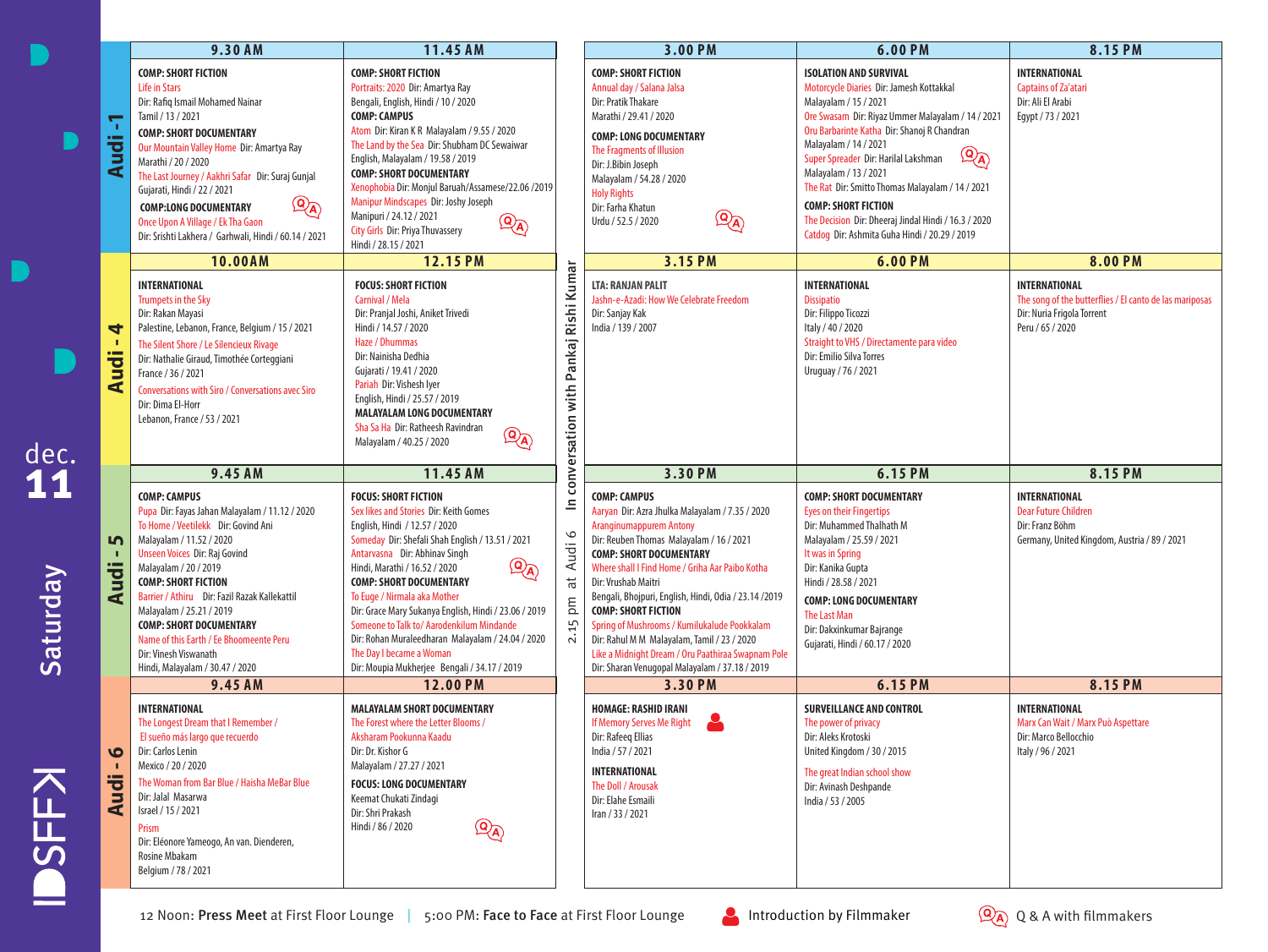|                                                 | 9.30 AM                                                                                                                                                                                                                                                                                                                                                                                                                                                                    | 11.45 AM                                                                                                                                                                                                                                                                                                                                                                                                                                                                                       |                                                    | 3.00 PM                                                                                                                                                                                                                                                                                                                                                                                                                                                                                                                                                                                                                             | 6.00 PM                                                                                                                                                                                                                                                                                                                                                                                                                                                                                                                             | 8.00 PM                                                                                                                                                                                                                                                                                                                                        |                                                    |
|-------------------------------------------------|----------------------------------------------------------------------------------------------------------------------------------------------------------------------------------------------------------------------------------------------------------------------------------------------------------------------------------------------------------------------------------------------------------------------------------------------------------------------------|------------------------------------------------------------------------------------------------------------------------------------------------------------------------------------------------------------------------------------------------------------------------------------------------------------------------------------------------------------------------------------------------------------------------------------------------------------------------------------------------|----------------------------------------------------|-------------------------------------------------------------------------------------------------------------------------------------------------------------------------------------------------------------------------------------------------------------------------------------------------------------------------------------------------------------------------------------------------------------------------------------------------------------------------------------------------------------------------------------------------------------------------------------------------------------------------------------|-------------------------------------------------------------------------------------------------------------------------------------------------------------------------------------------------------------------------------------------------------------------------------------------------------------------------------------------------------------------------------------------------------------------------------------------------------------------------------------------------------------------------------------|------------------------------------------------------------------------------------------------------------------------------------------------------------------------------------------------------------------------------------------------------------------------------------------------------------------------------------------------|----------------------------------------------------|
| $\overline{\phantom{0}}$<br>- 11<br><b>Audi</b> | <b>COMP: CAMPUS</b><br>Pupa Dir: Fayas Jahan Malayalam / 11.12 / 2020<br>To Home / Veetilekk Dir: Govind Ani<br>Malayalam / 11.52 / 2020<br>Unseen Voices Dir: Raj Govind<br>Malayalam / 20 / 2019<br><b>COMP: SHORT DOCUMENTARY</b><br>$\mathbb{Q}_{\overline{A}}$<br>21 Hours Dir: Sunitha CV<br>English, Malayalam / 28.3 / 2020<br>Stories from the Second Floor Dir: J J Abraham<br>English, Malayalam / 33.27 / 2021                                                 | <b>COMP: SHORT FICTION</b><br>My Mother's Girlfriend / Mazhya Aaichi Girlfriend<br>Dir: Arun Fulara Hindi, Marathi / 14.59 / 2021<br><b>COMP: SHORT DOCUMENTARY</b><br>Crime and Expiation by JJ Grandville or<br>How to shoot an Open Secret?<br>Dir: Renu Savant English / 12 / 2021<br>The Flowers and The Gemstones<br>Dir: Sriram Raja Tamil / 25 / 2019<br>$\mathcal{Q}_{\mathbf{A}}$<br><b>COMP: LONG DOCUMENTARY</b><br>Moon on the Man Dir: Prince Shah<br>English, Hindi / 75 / 2021 |                                                    | <b>COMP: SHORT FICTION</b><br>Lata<br>Dir: Alisha Tejpal<br>English, Hindi, Marathi / 21.56 / 2020<br><b>COMP: LONG DOCUMENTARY</b><br>Moving Upstream: Ganga<br>Dir: Shridhar Sudhir<br>Bengali, English, Hindi / 105 / 2021<br>$\mathbb{Q}_{\overline{A}}$                                                                                                                                                                                                                                                                                                                                                                        | <b>COMP: SHORT FICTION</b><br>Cycle<br>Dir: Devashish Makhija<br>Bengali, Hindi, Odia, Telugu / 19.46 / 2021<br>Laali<br>Dir: Abhiroop Basu Hindi / 35 / 2020<br><b>Hotel Raahgir</b><br>Dir: Ektara Collective<br>Hindi, Gondi, Malayalam, English / 40.27 / 2020                                                                                                                                                                                                                                                                  | <b>LTA: RANJAN PALIT</b><br>Eleven Miles / Egaro Mile<br>Dir: Ruchir Joshi<br>India / 160 / 1991                                                                                                                                                                                                                                               |                                                    |
|                                                 | <b>10.00AM</b>                                                                                                                                                                                                                                                                                                                                                                                                                                                             | <b>12.15 PM</b>                                                                                                                                                                                                                                                                                                                                                                                                                                                                                |                                                    | 3.15 PM                                                                                                                                                                                                                                                                                                                                                                                                                                                                                                                                                                                                                             | 6.00 PM                                                                                                                                                                                                                                                                                                                                                                                                                                                                                                                             | <b>8.00 PM</b>                                                                                                                                                                                                                                                                                                                                 |                                                    |
| 4<br>$\mathbf{I}$<br><b>Audi</b>                | <b>FOCUS: SHORT DOCUMENTARY</b><br>Achabam<br>Dir: Tridisha Goswami<br>No Dialogue / 5.25 / 2021<br><b>Breaking the Silence</b><br>Dir: Parthajit Baruah<br>Assamese / 28.15 / 2020<br>$\mathcal{Q}_{\!\mathbf{A}\!)}$<br><b>INTERNATIONAL</b><br>Fish Eye / Cheshm Maahi<br>Dir: Amin Behroozzadeh<br>Iran / 70 / 2020                                                                                                                                                    | <b>FOCUS: SHORT DOCUMENTARY</b><br>Kumba Dir: Lishoy MS Malayalam / 21.37 / 2020<br>A Puff Dir: Aravind Gopal<br>English, Malayalam / 27.55 / 2020<br><b>MALAYALAM SHORT FICTION</b><br><b>Ascent / Ettam</b><br>Dir: TN Shajimon Malayalam / 27.53 / 2021<br><b>INTERNATIONAL</b><br>$\mathbb{Q}_{\overline{A}}$<br>Webidemic<br>Dir: Daniel Carrillo, Francisco Villarroel<br>Colombia, Venezuela / 7 / 2020<br>Day Is Gone Dir: Zhang Dalei China / 24 / 2021                               | Yadav<br>Leena<br>with<br>conversation             | <b>FOCUS: ANIMATION</b><br>An initiative / Pahal Dir: Avinash Medhe, Swarup Deb,<br>Anuj Kumar India / 11.59 / 2020<br>Megha Dir: Rishi Bhaumik India / 10.47 / 2019<br>Story of a beginning Dir: Balaram J India / 11.48 / 2020<br>The Big Wave Dir: Francesco Tortorella Italy / 15 / 2020<br><b>FOCUS: MUSIC VIDEO</b><br>Oblivion Dir: Dominic Arun India / 7 / 2021<br>Terroir Dir: Dawn Westlake US, France, Spain/6.58 /2019<br>Ullam Dir: Nipin Narayanan India / 5.41 / 2021<br><b>FOCUS: SHORT DOCUMENTARY</b><br><b>Something BEAUTIFUL from Mother Teresa</b><br>Dir: Mateusz Golebiewski English, Polish / 11.3 / 2020 | <b>MALAYALAM SHORT FICTION</b><br>Security Dir: Sooraj KR<br>Malayalam / 10.04 / 2021<br><b>FOCUS: SHORT DOCUMENTARY</b><br>We came here to Make God<br>/ Amra Thakur Banate Aishechi<br>Dir: Debankon Solanky<br>Bengali / 22.21 / 2019<br><b>MALAYALAM LONG DOCUMENTARY</b><br>$\mathbb{Q}_{\overline{A}}$<br><b>Social Prisoners</b><br>Dir: Gilbert George<br>Malayalam / 66.55 / 2019                                                                                                                                          | <b>INTERNATIONAL</b><br><b>Faya Dayi</b><br>Dir: Jessica Beshir<br>Ethiopia, United States, Qatar / 120 / 2021                                                                                                                                                                                                                                 | dec.<br>12                                         |
|                                                 | 9.45 AM                                                                                                                                                                                                                                                                                                                                                                                                                                                                    | 11.45 AM                                                                                                                                                                                                                                                                                                                                                                                                                                                                                       | Paul in                                            | 3.30 PM                                                                                                                                                                                                                                                                                                                                                                                                                                                                                                                                                                                                                             | 6.15 PM                                                                                                                                                                                                                                                                                                                                                                                                                                                                                                                             | 8.15 PM                                                                                                                                                                                                                                                                                                                                        |                                                    |
| <b>LO</b><br>×<br><b>Audi</b>                   | <b>COMP: LONG DOCUMENTARY</b><br>A Bid for Bengal<br>Dir: Dwaipayan Banerjee, Kasturi Basu<br>Bengali, English, Hindi / 70.13 / 2021<br><b>COMP: SHORT FICTION</b><br>By the Window Dir: Madhura Dalimbkar<br>English, Hindi / 14.24 / 2020<br><b>Since Forever</b><br>Dir: Nisam Asaf KJ Malayalam / 14.59 / 2021<br><b>Dreams of Illusion</b><br>Dir: Gaurav Asri<br>Hindi / 20.10 / 2019                                                                                | <b>COMP: SHORT FICTION</b><br><b>The Salon</b><br>Dir: Nitya Misra<br>English, Kannada, Punjabi / 12.52 / 2021<br>Around / Chuttu Dir: Anandakrishnan K S<br>Malayalam / 15.19 / 2020<br>Holiday / Chhutti<br>Dir:Rahul Nangia Hindi / 11.56 / 2020<br>Daura Dir: Shubham Ghatge Marathi / 29.5 / 2021<br>The Decision / Vikalp<br>Dir: Dheeraj Jindal Hindi /16.3 / 2020<br>Weekend Dir: Arvind Joshi Marathi / 29.58 / 2020                                                                  | Bina<br>$\circ$<br>Audi<br>$\vec{a}$<br>md<br>2.15 | <b>COMP: SHORT FICTION</b><br>Bablu from Babylon/Dir:Abhijeet Sarthi/Hindi /39.59/202 <sup>-</sup><br>Frayed Lines Dir: Priya Belliappa Kodava Takk,<br>Assamese /19.56 / 2019<br><b>COMP: SHORT DOCUMENTARY</b><br>A Share Kept Aside / Maattivacha Pangu<br>Dir: Manoj Murali Malayalam / 22.27 / 2020<br><b>FOCUS: SHORT FICTION</b><br>$\mathbb{Q}_{\overline{A}}$<br>Don't Want To Be Born Again For Poem<br>Dir: Bhaskar Jyoti Das, Waribam Dorendra<br>Assamese / 22 / 2019<br>Veena and Ukulele Dir: Unni Vijayan English,<br>Kannada / 18.5 / 2020                                                                         | <b>FOCUS: SHORT FICTION</b><br><b>Question / Prashna</b><br>Dir: Santosh Ram Marathi / 23.44 / 2020<br><b>COMP: CAMPUS</b><br>Burn Dir: Mac Mer Malayalam /15.24 / 2020<br>Crescent / Pira Dir: Fazil Razak Kallekattil<br>Malayalam / 19.04 /2021<br>$\mathcal{Q}_{\mathbb{A}}$<br><b>COMP: SHORT FICTION</b><br>Life in Stars Dir: Rafiq Ismail Mohamed Nainar<br>Tamil / 13 / 2021<br>An Incoherent Inquiry / Bichchhinna Mimamsa<br>Dir: Abhishek Talukder Bengali / 20 / 2019<br>Catdog Dir: Ashmita Guha Hindi / 20.29 / 2019 | <b>COMP: SHORT DOCUMENTARY</b><br>Wrapper / Ruuposh<br>Dir: Ameen Barif, Mohd Fehmeed, Zeeshan Khan,<br>Aqdas Sami, Mohd Althaf, Faraz Fakhri<br>Hindi / 32.26 / 2020<br><b>COMP: LONG DOCUMENTARY</b><br><b>R</b> for Roshan's Childhood<br>Dir: Ramchandra PN<br>Kannada / 77.19 / 2021                                                      | Sunday                                             |
|                                                 | 9.45 AM                                                                                                                                                                                                                                                                                                                                                                                                                                                                    | <b>12.00 PM</b>                                                                                                                                                                                                                                                                                                                                                                                                                                                                                |                                                    | 3.30 PM                                                                                                                                                                                                                                                                                                                                                                                                                                                                                                                                                                                                                             | 6.15 PM                                                                                                                                                                                                                                                                                                                                                                                                                                                                                                                             | 8.00 PM                                                                                                                                                                                                                                                                                                                                        |                                                    |
| 10<br>×<br>Audi                                 | <b>FOCUS: SHORT DOCUMENTARY</b><br><b>Discarded Documents / Chera Tamshuk</b><br>Dir: Suvarthi Mohanti<br>Bengali / 21.02 / 2020<br><b>MALAYALAM SHORT DOCUMENTARY</b><br>Heirs of half the Earth and Sky / Pathi Aakashathinum<br>Pathi Bhumikkum Udamakal<br>Dir: Georgy Abraham Malayalam / 38.49 / 2019<br><b>FOCUS: LONG DOCUMENTARY</b><br>$\mathcal{Q}_{\overline{A}}$<br><b>Bread and Belonging Dir: Sonia Filinto</b><br>English, Kannada, Konkani / 51.32 / 2020 | <b>MALAYALAM SHORT DOCUMENTARY</b><br>Theeyattu<br>Dir: Sreenath K<br>Malayalam / 17.25 / 2021<br><b>FOCUS: SHORT DOCUMENTARY</b><br><b>Gussadi - Celebration of being God</b><br>Dir: Jennifer Alphonse<br>$\mathbb{Q}_{\overline{A}}$<br>English, Telugu / 30 / 2021<br><b>FOCUS: LONG DOCUMENTARY</b><br><b>The Hidden War</b><br>Dir: Ajay Brar<br>Gondi, English, Hindi / 69.03 / 2020                                                                                                    |                                                    | <b>HOMAGE: SUMITRA BHAVE</b><br>≗<br>Sumitra Bhave - A Parallel Journey<br>Dir: Santosh Gajanan Pathare<br>India / 112 / 2021                                                                                                                                                                                                                                                                                                                                                                                                                                                                                                       | <b>SURVEILLANCE AND CONTROL</b><br><b>Dragonfly Eyes</b><br>Dir: Xu Bing<br>China / 81 / 2017                                                                                                                                                                                                                                                                                                                                                                                                                                       | <b>INTERNATIONAL</b><br>Once You Pop / Cuando haces pop<br>Dir: Kevin Castellano, Edu Hirschfeld<br>Spain / 16 / 2021<br>The Button / El botón<br>Dir: Adolfo Peña Spain / 24 / 2021<br>The Criminals / Les Criminels<br>Dir: Serhat Karaaslan<br>France, Romania, Turkey / 24 / 2021<br>Asak Dir: Mahdi Zamanpour Kiasari<br>Iran / 30 / 2019 | $\mathbf{L}$<br>$\overline{\overline{\mathbf{5}}}$ |

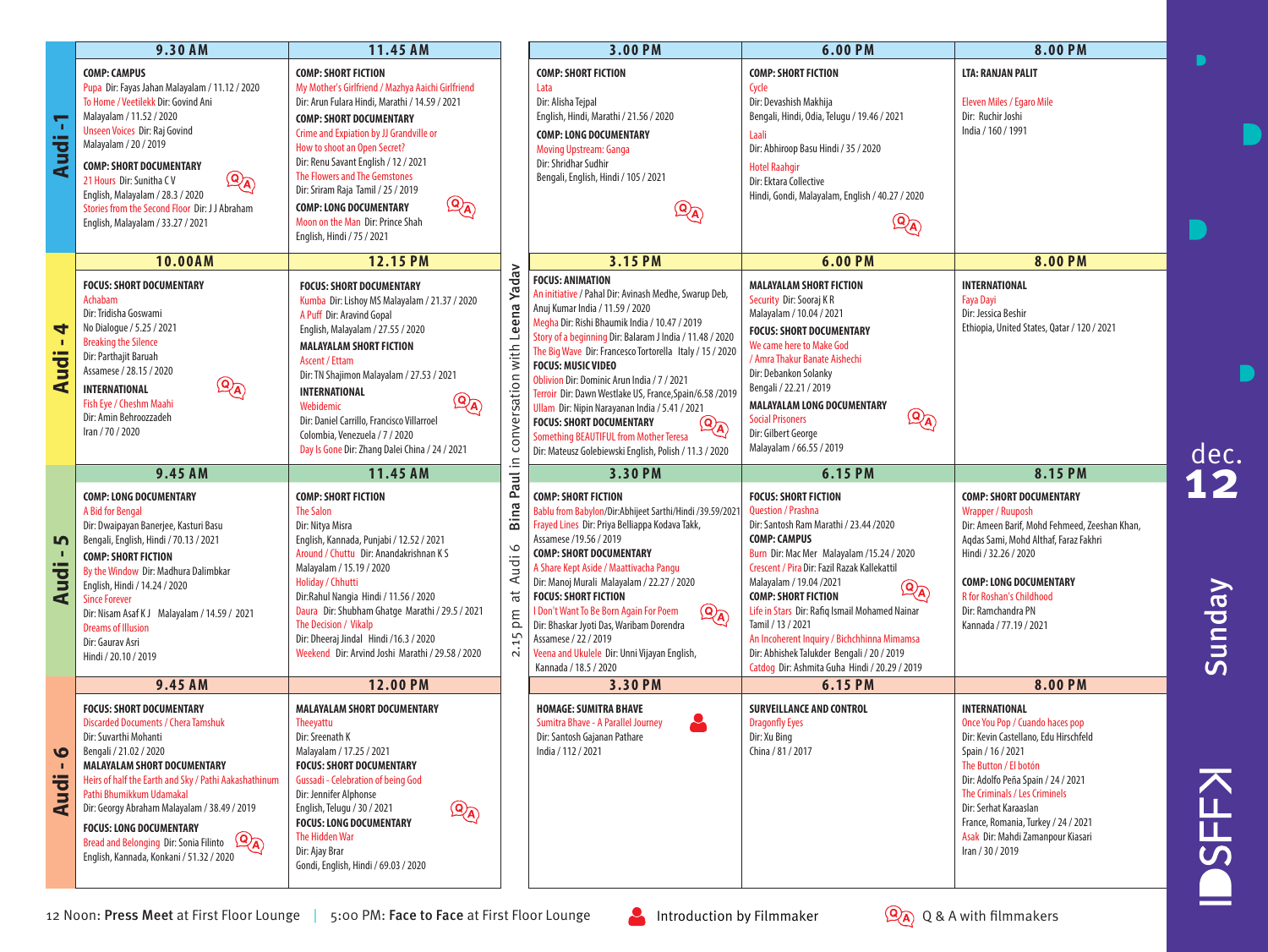|                   |                             | <b>9.30 AM</b>                                                                                                                                                                                                                                                                                                                                                                                                                                                                                                                                              | 11.45 AM                                                                                                                                                                                                                                                                                                                                                                                                                                                                         |                                                  | 3.00 PM                                                                                                                                                                                                                                                                                                                                                                                                                                                                                                                                        | 6.00 PM                                                                                                                                                                                                                                                                                                                                                                                                                                                                            | 8.00 PM                                                                                                                                                                                                                                                                         |
|-------------------|-----------------------------|-------------------------------------------------------------------------------------------------------------------------------------------------------------------------------------------------------------------------------------------------------------------------------------------------------------------------------------------------------------------------------------------------------------------------------------------------------------------------------------------------------------------------------------------------------------|----------------------------------------------------------------------------------------------------------------------------------------------------------------------------------------------------------------------------------------------------------------------------------------------------------------------------------------------------------------------------------------------------------------------------------------------------------------------------------|--------------------------------------------------|------------------------------------------------------------------------------------------------------------------------------------------------------------------------------------------------------------------------------------------------------------------------------------------------------------------------------------------------------------------------------------------------------------------------------------------------------------------------------------------------------------------------------------------------|------------------------------------------------------------------------------------------------------------------------------------------------------------------------------------------------------------------------------------------------------------------------------------------------------------------------------------------------------------------------------------------------------------------------------------------------------------------------------------|---------------------------------------------------------------------------------------------------------------------------------------------------------------------------------------------------------------------------------------------------------------------------------|
|                   | ↽<br><b>Upu</b><br>⋖        | <b>COMP: SHORT DOCUMENTARY</b><br>It was in Spring<br>Dir: Kanika Gupta<br>Hindi / 28.58 / 2021<br><b>COMP: LONG DOCUMENTARY</b><br><b>R</b> for Roshan's Childhood<br>Dir: Ramchandra PN<br>Kannada / 77.19 / 2021<br>$\mathbb{Q}_{\overline{A}}$                                                                                                                                                                                                                                                                                                          | <b>COMP: SHORT FICTION</b><br>Bablu from Babylon / Bablu Babylon Se<br>Dir: Abhijeet Sarthi Hindi / 39.59 / 2021<br>Holiday / Chhutti<br>Dir: Rahul Nangia<br>Hindi / 11.56 / 2020<br>Dreams of Illusion Dir: Gaurav Asri<br>Hindi / 20.10 / 2019<br><b>COMP: LONG DOCUMENTARY</b><br>Home Address / Ghar Ka Pata<br>Dir: Madhulika Jalali<br>$\mathbb{Q}_\mathsf{A}$<br>English, Hindi, Kashmiri / 67.1 / 2021                                                                  |                                                  | <b>COMP: SHORT DOCUMENTARY</b><br>Where shall I Find Home / Griha Aar Paibo Kotha<br>Dir: Vrushab Maitri<br>Bengali, Bhojpuri, English, Hindi, Odia / 23.14 / 2019<br>Name of this Earth / Ee Bhoomeente Peru<br>Dir: Vinesh Viswanath<br>Hindi, Malayalam / 30.47 / 2020<br><b>COMP: LONG DOCUMENTARY</b><br>The Last Man<br>$\mathbb{Q}_{\overline{A}}$<br>Dir: Dakxinkumar Bajrange<br>Gujarati, Hindi / 60.17 / 2020                                                                                                                       | <b>COMP: SHORT DOCUMENTARY</b><br><b>Blue Within</b><br>Dir: Makarand Dambhare<br>English / 12.57 / 2021<br>Kalsubai Dir: Yudhajit Basu Marathi / 20 / 2020<br>Anonymous Dir: Mithunchandra Chaudhari<br>Hindi, Marathi / 25 / 2020<br>$\mathbb{Q}_{\overline{A}}$<br><b>COMP: SHORT FICTION</b><br>The Salon Dir: Nitya Misra<br>English, Kannada, Punjabi / 12.52 / 2021<br>Like a Midnight Dream / Oru Paathiraa Swapnam Pole<br>Dir: Sharan Venugopal Malayalam / 37.18 / 2019 | <b>INTERNATIONAL</b><br><b>Transit</b><br>Dir: Arig Anam Khan<br>Bangladesh, United Kingdom / 19 / 2020<br><b>Blind Ambition</b><br>Dir: Robert Coe, Warwick Ross<br>Australia / 96 / 2021                                                                                      |
|                   |                             | <b>10.00AM</b>                                                                                                                                                                                                                                                                                                                                                                                                                                                                                                                                              | <b>12.15 PM</b>                                                                                                                                                                                                                                                                                                                                                                                                                                                                  | Fatima                                           | 3.15 PM                                                                                                                                                                                                                                                                                                                                                                                                                                                                                                                                        | 6.00 PM                                                                                                                                                                                                                                                                                                                                                                                                                                                                            | <b>8.00 PM</b>                                                                                                                                                                                                                                                                  |
| dec.<br><b>13</b> | 4<br><b>Audi</b>            | <b>MALAYALAM SHORT FICTION</b><br><b>Endless Time / Theera Neram Dir: Earnest George</b><br>Malayalam / 17.08 / 2021<br><b>FOCUS: SHORT DOCUMENTARY</b><br>You are Offline Dir: Sandhya Kumar English/7.14/2021<br>Making of Moss (Z) art Dir: Unni Krishnan Pulikkal S<br>Malayalam / 9.05 / 2021<br>Written in the Corners Dir: Suyash Kamat<br>$\mathbb{Q}_{\overline{A}}$<br>Konkani, English / 11.09 / 2021<br>Daily Bread / Rijak Roti Dir: Krishna Raj Soni<br>Hindi / 18.55 / 2021<br>The Other Dir: Yapangnaro Longkumer<br>English / 25.06 / 2020 | <b>MALAYALAM SHORT FICTION</b><br>Dream / Swapnam Dir: Varun Dhara Malayalam /<br>20.02 / 2021<br>Talsamayam Dir: Mridul George<br>Malayalam / 16.53 / 2020<br><b>FOCUS: SHORT DOCUMENTARY</b><br>Nokkuvidya-The life of a lone string puppeteer<br>Dir: Reshmi Radhakrishnan<br>Malayalam / 37.07 / 2020<br>Remembering Mashi Dir: Marco Hülser<br>Bengali / 12 / 2021<br>$\mathbb{Q}_{\overline{A}}$<br>Haripriya Dir: Sruthi Sharanyam<br>Malayalam / 25.25 / 2021            | conversation with Iffat<br>Pillai in             | <b>LTA: RANJAN PALIT</b><br>A Magic Mystic Marketplace / Abak Jaye Here<br>Dir: Ranjan Palit<br>India / 27 / 1996<br>In Camera<br>Dir: Ranjan Palit<br>India / 78 / 2010                                                                                                                                                                                                                                                                                                                                                                       | <b>INTERNATIONAL</b><br>The Announcement / L'Annonce<br>Dir: Denis Liakhov<br>France / 8 / 2021<br>A Love Song in Spanish<br>Dir: Ana Elena Tejera<br>Panama, France / 24 / 2021<br>9 Days in Ragga / 9 jours à Ragga<br>Dir: Xavier de Lauzanne<br>France / 88 / 2020                                                                                                                                                                                                             | <b>INTERNATIONAL</b><br>The Blue Bed / Takhte Abi<br>Dir: Alireza Kazemipour<br>Canada, Iran / 14 / 2020<br>Night Nursery / Garderie Nocturne<br>Dir: Moumouni Sanou<br>Burkina Faso, France, Germany / 67 / 2021                                                               |
|                   |                             | 9.45 AM                                                                                                                                                                                                                                                                                                                                                                                                                                                                                                                                                     | 11.45 AM                                                                                                                                                                                                                                                                                                                                                                                                                                                                         | $\vdash$                                         | 3.30 PM                                                                                                                                                                                                                                                                                                                                                                                                                                                                                                                                        | 6.15 PM                                                                                                                                                                                                                                                                                                                                                                                                                                                                            | 8.15 PM                                                                                                                                                                                                                                                                         |
| Monday            | <u>ທ</u><br><b>Audi</b>     | <b>COMP: SHORT DOCUMENTARY</b><br>The Flowers and The Gemstones<br>Dir: Sriram Raja Tamil / 25 / 2019<br><b>Stories from the Second Floor</b><br>Dir: J J Abraham English, Malayalam / 33.27 / 2021<br>INTERNATIONAL<br>Trumpets in the Sky Dir: Rakan Mayasi<br>Palestine, Lebanon, France, Belgium / 15 / 2021<br>Dolápo Is Fine Dir: Ethosheia Hylton<br>United Kingdom / 15 / 2020<br>Two Cacti / Dos Cactus<br>Dir: Angélica Romanini<br>Mexico / 19 / 2020                                                                                            | <b>COMP: LONG DOCUMENTARY</b><br><b>Holy Rights</b><br>Dir: Farha Khatun Urdu / 52.5 / 2020<br><b>The Fragments of Illusion</b><br>Dir: J.Bibin Joseph<br>Malayalam / 54.28 / 2020<br><b>COMP: SHORT FICTION</b><br>Cycle Dir: Devashish Makhija<br>Bengali, Hindi, Odia, Telugu / 19.46 / 2021                                                                                                                                                                                  | Meena<br>ă<br>$\circ$<br>Audi<br>đ<br>md<br>2.15 | <b>COMP:CAMPUS</b><br>Atom Dir: Kiran K R Malayalam / 9.55 / 2020<br>The Land by the Sea Dir: Shubham DC Sewaiwar<br>English, Malayalam / 19.58 / 2019<br><b>COMP: SHORT DOCUMENTARY</b><br>Crime and Expiation by JJ Grandville or How to shoot<br>an Open Secret? Dir: Renu Savant English / 12 / 2021<br><b>Our Mountain Valley Home</b><br>Dir: Amartya Ray Marathi / 20 / 2020<br>Xenophobia Dir: Monjul Baruah<br>$\mathbb{Q}_{\overline{A}}$<br>Assamese / 22.06 / 2019<br>21 Hours Dir: Sunitha CV<br>English, Malayalam / 28.3 / 2020 | <b>COMP: SHORT DOCUMENTARY</b><br>Usambara Violet Dir: Aman Wadhan<br>Hindi / 9 / 2020<br>Manipur Mindscapes Dir: Joshy Joseph<br>Manipuri / 24.12 / 2021<br>The Last Journey / Aakhri Safar<br>Dir: Suraj Gunjal Gujarati, Hindi / 22 / 2021<br><b>COMP: LONG DOCUMENTARY</b><br>Once Upon A Village / Ek Tha Gaon<br>Dir: Srishti Lakhera Garhwali, Hindi / 60.14 /2021                                                                                                          | <b>COMP: LONG DOCUMENTARY</b><br>At Home Walking / Chalo Sakha Us Des Mein<br>Dir: Rajula Shah<br>Hindi, Marathi / 114 / 2019                                                                                                                                                   |
|                   |                             | 9.45 AM                                                                                                                                                                                                                                                                                                                                                                                                                                                                                                                                                     | <b>12.00 PM</b>                                                                                                                                                                                                                                                                                                                                                                                                                                                                  |                                                  | 3.30 PM                                                                                                                                                                                                                                                                                                                                                                                                                                                                                                                                        | 6.15 PM                                                                                                                                                                                                                                                                                                                                                                                                                                                                            | 8.15 PM                                                                                                                                                                                                                                                                         |
| 55                | $\bullet$ mm<br><b>Audi</b> | <b>INTERNATIONAL</b><br>My border, my forest / Il confine è un bosco<br>Dir: Giorgio Milocco<br>Italy / 18 / 2020<br>The Most Beautiful Boy in the World<br>Dir: Kristina Lindström, Kristian Petri<br>Sweden / 93 / 2021                                                                                                                                                                                                                                                                                                                                   | <b>FOCUS: SHORT DOCUMENTARY</b><br>Noor Islam Dir: Devshree Nath<br>Assamese, Bengali / 20 / 2019<br>Vilpattu - the Bow Transcend the Music<br>Dir: Jaya Jose Raj CL Tamil / 26 / 2019<br>Let Him Fly / Use Udane Do<br>Dir: Ethiraj Dattatreyan, Priya Sen<br>English, Hindi / 29.21 / 2021<br>INTERNATIONAL<br>Extracts / Extratos Dir: Sinai Sganzerla<br>Brazil / 8 / 2019<br>$\mathbb{Q}_{\overline{A}}$<br>The Peepul Tree Dir: Sonja Feldmeier<br>Switzerland / 25 / 2020 |                                                  | <b>FOCUS: SHORT DOCUMENTARY</b><br>The Door to Doom / Vinashathinte Kavadam<br>Dir: J.Bibin Joseph Malayalam / 4.03 / 2020<br>Mahatma Gandhi Road<br>Dir: R.Sarath English / 22.09 / 2019<br>The Last Run Dir: Anirban Dutta Bengali / 36.37 / 2019<br><b>INTERNATIONAL</b><br>Mutts Dir: Halima Ouardiri<br>Canada, Morocco / 18 / 2019<br>Ain't no Time for Women<br>Dir: Sarra El Abed<br>Canada / 19 / 2020                                                                                                                                | <b>INTERNATIONAL</b><br>The Longest Dream that I Remember /<br>El sueño más largo que recuerdo<br>Dir: Carlos Lenin<br>Mexico / 20 / 2020<br>Marx Can Wait / Marx Può Aspettare<br>Dir: Marco Bellocchio<br>Italy / 96 / 2021                                                                                                                                                                                                                                                      | <b>INTERNATIONAL</b><br>The Edge of Home<br>Dir: Celine Cotran<br>United Kingdom / 12 / 2020<br>What We Don't Know About Mariam/<br>Ma la na'refo an Mariam<br>Dir: Morad Mostafa<br>Egypt / 25 / 2021<br>Fish Eye / Cheshm Maahi<br>Dir: Amin Behroozzadeh<br>Iran / 70 / 2020 |

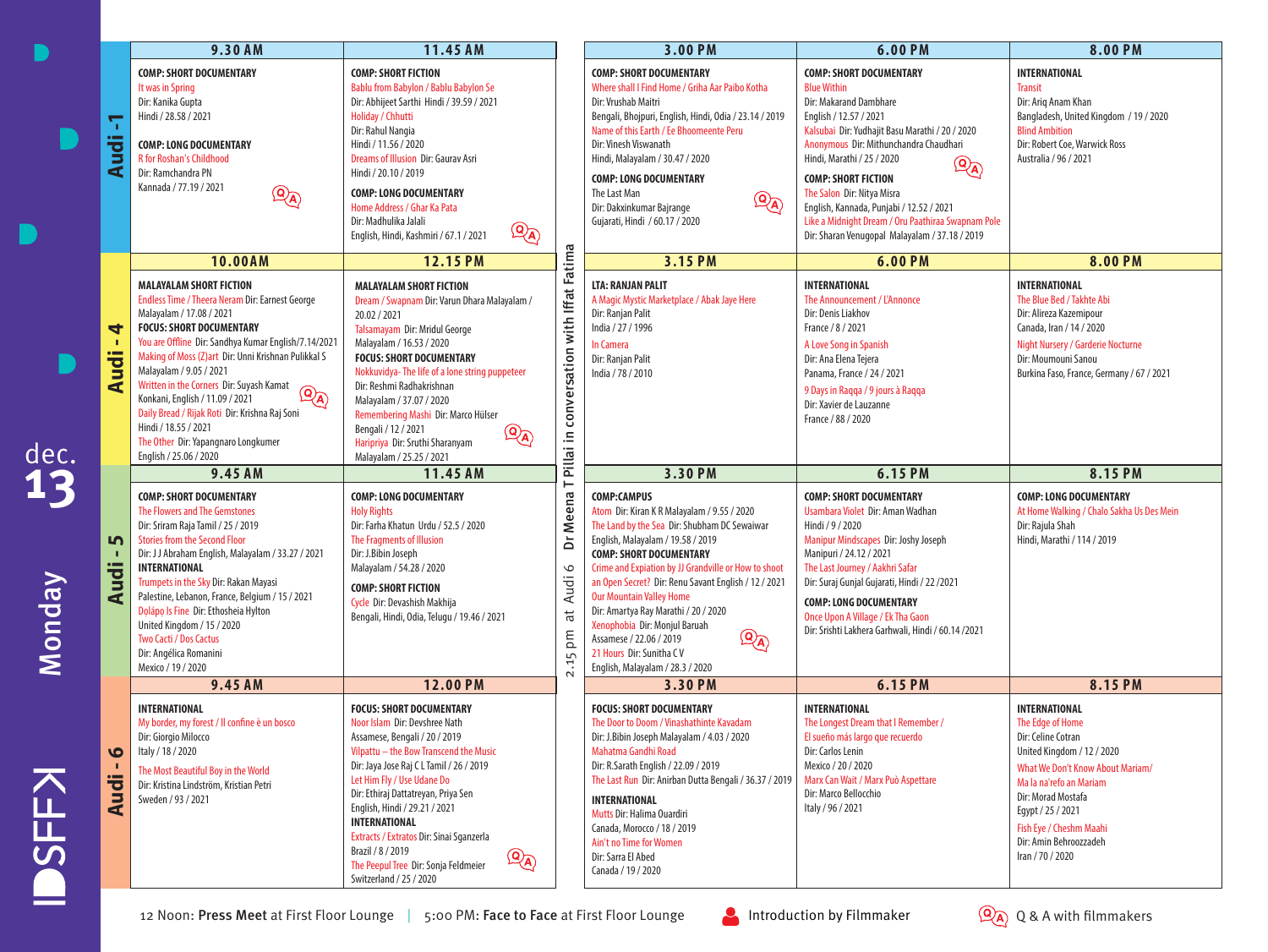|                               | 9.30 AM                                                                                                                                                                                                                                                                                                                                                                                                  | 11.30 AM                                                                                                                                                                                                                                                                                                                                                                                      | 2.15 PM                                                                                                                                                                                                                                                                                          | 6.00 PM                                                                            |                         |
|-------------------------------|----------------------------------------------------------------------------------------------------------------------------------------------------------------------------------------------------------------------------------------------------------------------------------------------------------------------------------------------------------------------------------------------------------|-----------------------------------------------------------------------------------------------------------------------------------------------------------------------------------------------------------------------------------------------------------------------------------------------------------------------------------------------------------------------------------------------|--------------------------------------------------------------------------------------------------------------------------------------------------------------------------------------------------------------------------------------------------------------------------------------------------|------------------------------------------------------------------------------------|-------------------------|
| ٣<br>÷.<br><b>Audi</b>        | <b>COMP: SHORT FICTION</b><br>An Incoherent Inquiry / Bichchhinna Mimamsa<br>Dir: Abhishek Talukder<br>Bengali / 20 / 2019<br>Spring of Mushrooms / Kumilukalude Pookkalam<br>Dir: Rahul M M<br>Malayalam, Tamil / 23 / 2020<br>$\mathbb{Q}_{\overline{A}}$<br>C/O<br>Dir: Shivajee Biswanath<br>Hindi / 26.56 / 2019<br>Weekend<br>Dir: Arvind Joshi Marathi / 29.58 / 2020                             | <b>COMP: SHORT FICTION</b><br>Around / Chuttu<br>Dir: Anandakrishnan K S<br>Malayalam / 15.19 / 2020<br>Light Dir: Febin Martin<br>Malayalam / 20.23 / 2020<br><b>Electric Towers that Swallow Stories /</b><br>Kadhaigalai Vizhungum Minkambangal<br>Dir: Navaneetha Krishnan R<br>Tamil / 21 / 2019<br>$\mathbb{Q}_{\overline{A}}$<br>Dusk Dir: Ujjal Paul<br>Bengali, Hindi / 23.43 / 2020 | <b>COMP: SHORT FICTION</b><br><b>Frayed Lines</b><br>Dir: Priya Belliappa<br>Kodava Takk, Assamese / 19.56 / 2019<br><b>Barrier / Athiru</b><br>Dir: Fazil Razak Kallekattil<br>Malayalam / 25.21 / 2019<br>Daura<br>Dir: Shubham Ghatge<br>$\mathbb{Q}_{\overline{A}}$<br>Marathi / 29.5 / 2021 | <b>CLOSING CEREMONY</b><br>followed by the screening of<br>the award winning films |                         |
|                               | <b>10.00AM</b>                                                                                                                                                                                                                                                                                                                                                                                           | 12.15 PM                                                                                                                                                                                                                                                                                                                                                                                      | 3.00PM                                                                                                                                                                                                                                                                                           |                                                                                    |                         |
| 4<br>п<br><b>Audi</b>         | <b>MALAYALAM SHORT FICTION</b><br>The First Miracle of Saint Arappi / Vishuddha<br>Arappiyude Onnam Athbhutha Pravarthi<br>Dir: Anzarulla Anz<br>Malayalam / 13.37 / 2021<br>Two Deaths / Randu Maranangal<br>Dir: Arjun K<br>$\mathbb{Q}_{\overline{A}}$<br>Malayalam / 18.03 / 2021<br><b>INTERNATIONAL</b><br>Prism<br>Dir: Eléonore Yameogo, An van. Dienderen, Rosine<br>Mbakam Belgium / 78 / 2021 | <b>INTERNATIONAL</b><br><b>Faya Dayi</b><br>Dir: Jessica Beshir<br>Ethiopia, United States, Qatar / 120 / 2021                                                                                                                                                                                                                                                                                | <b>INTERNATIONAL</b><br><b>Dark Red Forest</b><br>Dir: Jin Huaging<br>China / 85 / 2021                                                                                                                                                                                                          |                                                                                    |                         |
|                               | 9.45 AM                                                                                                                                                                                                                                                                                                                                                                                                  | 11.45 AM                                                                                                                                                                                                                                                                                                                                                                                      | 2.30 PM                                                                                                                                                                                                                                                                                          |                                                                                    |                         |
| <b>In</b><br>п<br><b>Audi</b> | <b>COMP: SHORT FICTION</b><br>Portraits: 2020<br>Dir: Amartya Ray<br>Bengali, English, Hindi / 10 / 2020<br><b>COMP: SHORT DOCUMENTARY</b><br><b>City Girls</b><br>Dir: Priya Thuvassery<br>Hindi / 28.15 / 2021<br><b>COMP: LONG DOCUMENTARY</b><br>Home Address / Ghar Ka Pata<br>Dir: Madhulika Jalali<br>English, Hindi, Kashmiri / 67.1 / 2021                                                      | <b>COMP: LONG DOCUMENTARY</b><br>Moving Upstream: Ganga<br>Dir: Shridhar Sudhir<br>Bengali, English, Hindi / 105 / 2021                                                                                                                                                                                                                                                                       | <b>COMP: SHORT DOCUMENTARY</b><br><b>Testimony of Ana</b><br>Dir: Sachin Dheeraj Mudigonda<br>Gujarati / 24 / 2019<br><b>COMP: LONG DOCUMENTARY</b><br>Moon on the Man<br>Dir: Prince Shah<br>English, Hindi / 75 / 2021                                                                         |                                                                                    | dec.<br>$14$<br>Tuesday |
|                               | 9.45 AM                                                                                                                                                                                                                                                                                                                                                                                                  | 11.45 AM                                                                                                                                                                                                                                                                                                                                                                                      | 2.30 PM                                                                                                                                                                                                                                                                                          |                                                                                    |                         |
| л<br><b>Audi</b>              | <b>FOCUS: LONG DOCUMENTARY</b><br><b>Longing / Taangh</b><br>Dir: Bani Singh<br>English, Hindi, Punjabi, Urdu / 102.39 / 2021<br>$\mathbb{Q}_{\overline{A}}$                                                                                                                                                                                                                                             | <b>FOCUS: SHORT DOCUMENTARY</b><br>Shantabai<br>Dir: Pratiik Gupta<br>Marathi / 12 / 2019<br>Theyyattam<br>Dir: Jayan Mangad<br>Malayalam / 19.26 / 2020<br>$\mathbb{Q}_{\overline{A}}$<br><b>Bamboo Ballads</b><br>Dir: Sajeed Naduthody<br>Malayalam / 29.49 / 2020                                                                                                                         | INTERNATIONAL<br>Kombinat<br>Dir: Gabriel Tejedor<br>Switzerland / 75 / 2020                                                                                                                                                                                                                     |                                                                                    | 山<br>50                 |

D

 $\blacksquare$